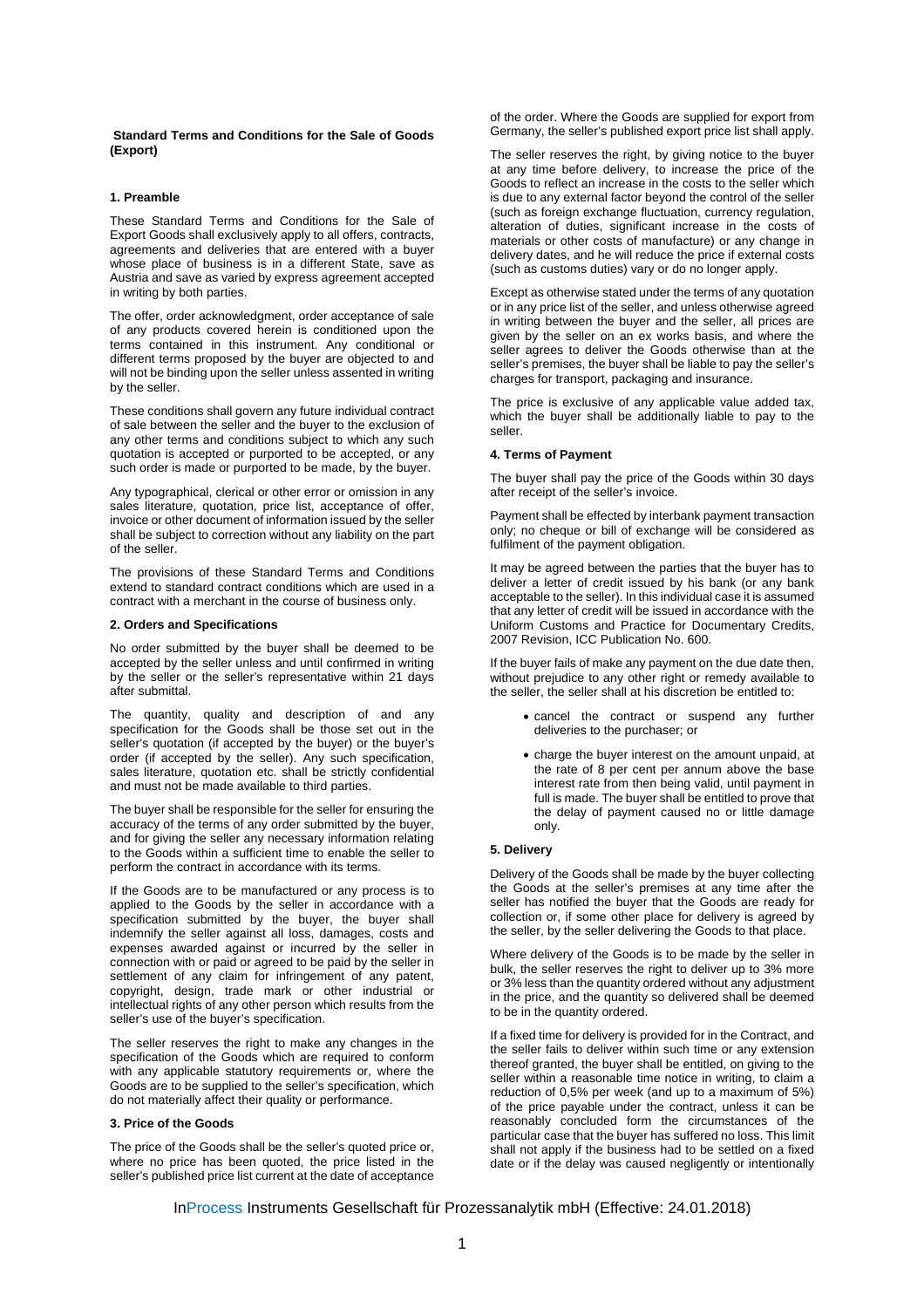by the seller, his agents or representatives or if there is any further breach of any essential contractual obligation.

If for any reason whatever the seller fails within such time of effecting delivery, the buyer shall be entitled by notice in writing to the seller to fix a deadline after the expiry of which the buyer shall be entitled to terminate the contract. He may also recover from the seller any loss suffered by the buyer by reason of the failure of the seller.

If the buyer fails to accept delivery on due date, he shall nevertheless make any payment conditional on delivery as if the Goods had been delivered. The seller shall arrange for the storage of the Goods at the risk and cost of the buyer. If required by the buyer the seller shall insure the Goods at the cost of the buyer.

The delivery period shall commence either on the date of final technical clarification of the contract or the date on which all documents required for processing including export license, have been received; the latter of these two dates shall be determinative.

### **6. Transfer of Risks**

Risk of damage to or loss of the Goods shall pass to the buyer as follows:

- in the case of Goods to be delivered otherwise than at the seller's premises, at the time of delivery or, if the buyer wrongfully fails to take delivery of the Goods, the time when the seller has tendered delivery of the Goods;
- in the case of Goods to be delivered at the seller's premises ("ex works", Incoterms® 2010) at that time when the seller notifies the buyer that the Goods are available for collection.

# **7. Retention of Title**

Notwithstanding delivery and the passing of risk in the Goods, or any other provision of these conditions, the property in the Goods shall not pass to the buyer until the seller has received payment in full of the price of the Goods and all other Goods agreed to be sold by the seller to the buyer for which payment is then due.

After termination of the contract the seller shall have absolute authority to retake, sell or otherwise deal with or dispose of all or any part of the Goods;

Until such time as the property in the Goods passes to the buyer, the buyer shall hold the Goods as the seller's fiduciary agent, and shall keep the Goods properly stored, protected and insured.

Until that time the buyer shall be entitled to resell or use the Goods in the ordinary course of its business, but shall account to the seller for the proceeds of sale or otherwise of the Goods including insurance proceeds, and shall keep all such proceeds separate form any moneys or properties of the buyer and third parties.

If the Goods are processed or reshaped by the buyer and if processing is done with Goods that seller has no property in, seller shall become co-owner of the Goods. The same shall apply if seller's Goods are completely reshaped and mixed with other Goods.

If third parties take up steps to pledge to otherwise dispose of the Goods, the buyer shall immediately notify the seller in order to enable the seller to seek a court injunction in accordance with § 771 of the German Code of Civil Procedure. If the buyer fails to do so in due time he will be held liable for any damages caused.

The seller shall on demand of the buyer release any part of the collateral if the value of the collateral held in favour of the seller exceeds the value of the claims being secured. It is to the seller's decision to release those parts of the collateral suitable for him.

### **8. Warranties and Exclusion Clauses**

The buyer shall examine the Goods as required by German Law (§ 377 of the German Commercial Code) and in doing so check every delivery in any respect.

The seller warrants that all items delivered under this agreement will be free from defects in material and workmanship, conform to applicable specifications, and, to the extent that detailed designs have not been furnished by the buyer, will be free from design defects and suitable for the purposes intended by the buyer.

The seller shall not be liable for the Goods being fit for a particular purpose unless otherwise agreed upon, to which the buyer intends to put them.

The above warranty is given by the seller subject to the following conditions:

- the seller shall not be liable in respect of any defect in the Goods arising from any design or specification supplied by the buyer;
- the seller shall not be liable under the above warranty if the total price for the Goods has not been paid by the due date for payment;
- the above warranty does not extend to parts, materials or equipment manufactured by or on behalf of the buyer unless such warranty is given by the manufacturer to the seller.
- The liability of the seller for damages is limited. In the case of liability for negligence, the Seller's obligation to pay compensation for material damage and the resulting additional financial loss is limited to € 300,000.00 (three hundred thousand Euro) even if it is a violation of essential contractual obligations
- The warranty period is 1 year from delivery or, in the case in which an installation is set up by us, from the date of commissioning.

This warranty does not cover defects in or damage to the products, which are due to improper installation or maintenance, misuse, neglect or any cause other than ordinary commercial application.

Any discharge from liability will be void if a defect results from a negligent or intentional breach of contract on the part of the seller. The same applies if the seller may be held responsible for the breach of any further essential contractual obligation.

Any claim by the buyer which is based on any defect in the quality or condition of the Goods or their failure to correspond with specification shall be notified to the seller within reasonable time from the date of delivery.

In the case of material defects of the delivered item, the seller is obligated and entitled to repair or replacement after his choice within a reasonable period of time.

Where any valid claim in respect of any Goods which is based on any defect in the quality or condition of the Goods or their failure to meet specification is notified to the seller in accordance with these Conditions, the seller shall be entitled at the seller's sole discretion to either replace the Goods free of charge or repair the Goods. If the seller is neither ready nor able to either repair or replace the Goods the buyer shall be entitled at the buyer's sole discretion to claim for a reduction of price or the cancellation of the contract.

InProcess Instruments Gesellschaft für Prozessanalytik mbH (Effective: 24.01.2018)